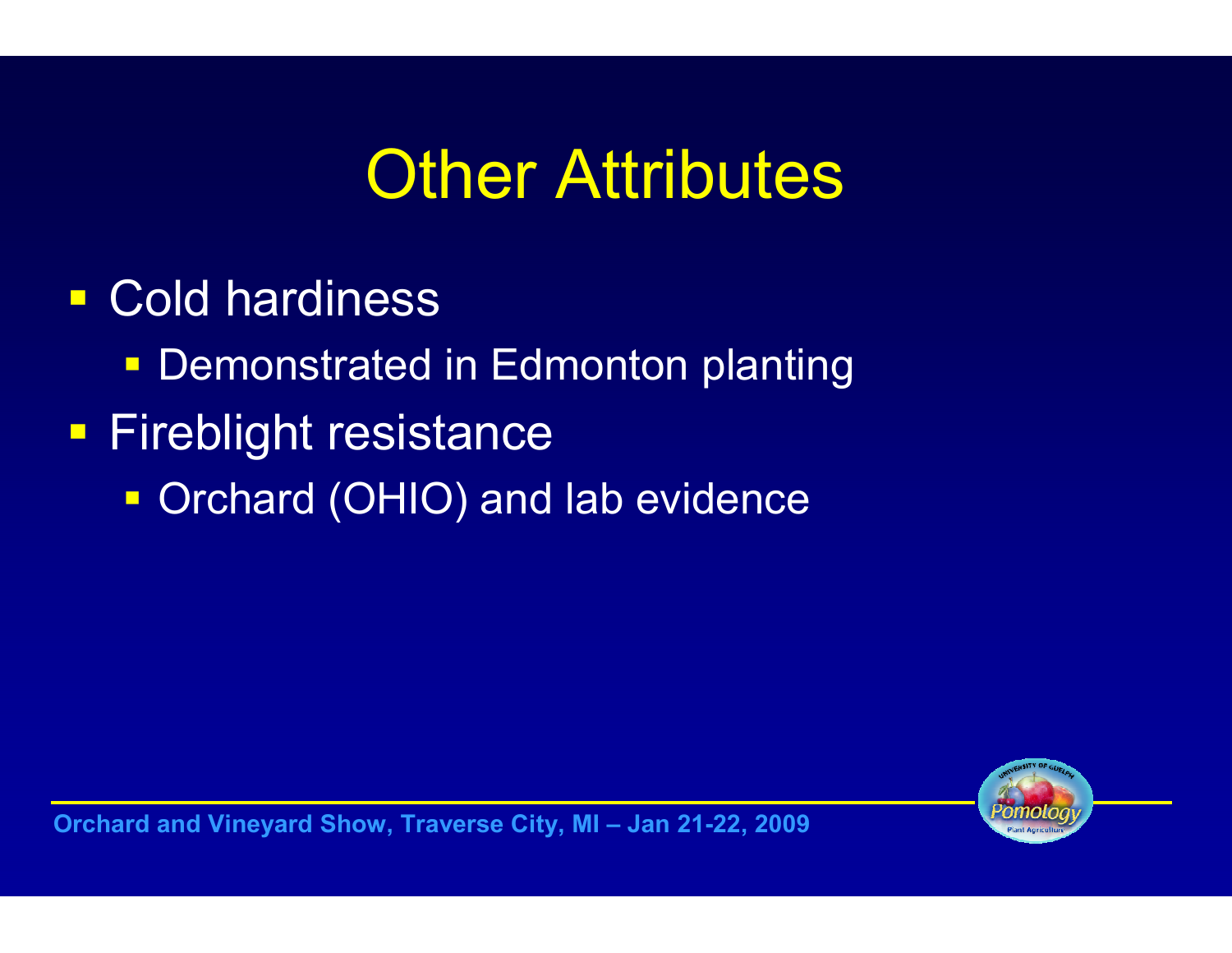

Connell University College of Agriculture and Life Sciences New York State Agricultural Experiment Station

Manuel Westin & Grands / JANA Midwaters

FOR IMMEDIATE RELEASE **SEPTEMBER 24, 2004** Contact: Linda NeCamilina, 697-254-6137, musii tindeSconntitudu.

#### Cornell-developed apple rootstocks survive extreme winter By Aaron Goldweber

GENEVA, NYI Lost miner a "perfect freeze" in hew hork's Champion Valley destroyed nearly 25,000 spole trees. resulting in losses projected to be as high as \$2.5 million. Dut: of this devastation comes the encouraging report that two new Carnell-developed nirostocks show stractg resistance to uouscalle hassit conditions.

The new rootstocks in our trial transfed to a cold scap and auctived extremely well compared to those in growers' preturels an startfard roatstocks," said Ference flotterent. essociate professor in the department of horticultural sciences at the New York State Agricultural Experiment Station (MYSAES) in Geneva, NY. Among five rootstocks showing the most hardiness were Geneva 30 and Geneva 16, which excribited 96 and 92 percent survivability, respectively.

In commercial inchants, apple virticities in nigraffed onto. rootstocks that help growers control tree-line and. productivity, and manage pasts, diseases, and environmental stress. During a 20-year period from the mid-1970s timough the mid-1990s, two Cornell researchers working at the NYSAES, James Cummins and Herb Aldwinocle, developed this apple recistocks for tolerance to fire tillatt, a devioustingbacterial disease.

EXPHASIVE BOTH BLACK AND

WHILE HELD YAP WERE \$2449 YOUNG Lough Motors Identica (cylctivit d'interno giolanzia antario) Mi The Control of Court Measurer

NUMBARY ARE \$200 FOR \$200 FOR \$200 FOR \$200 FOR \$200 FOR \$200 FOR \$200 FOR \$200 FOR \$200 FOR \$200 FOR and the contributions. Company to prevent the top of 25 and 1 provided \$2.5 percent state of the measure

Their suitwival this post writer demonstrates another important chancements; extreme colo-hunumus," sami Robinsod, alto specializes in the fruit systems. He and Kirvin turigenman; extension exiscuate with Contell Dropensific Extension's Northinst New York Commercial Prize Program, favor a frae-were, 1,200-treat (resistable trial comparing 14 nottingles at Chazy Orchards in the Champlain Region.

Rinted in 2001, trees in the trial were in a unique location to youw the effects of the 2003-04 wires, which was one of the harshest of the last \$6 years. The stress of hearing his large apple crop of 2003 coupled with mito temperatones in the fall and early winter mails the apple frees extremity vulceratie to conciliant frai-Inflorest. A liste-December and early-January thaw was followed by rains that saturabid the ground and Himinoted the snow cover that issuilly souldies tree roots. In the space of 24 hours; the mercury olympic to extreme sub-zero temperatures and stayed there. The freeze penetrated the rail and alement root systems, expectibly those or brees blue ware these to five years out.

According to a survey taken in June by fungerman, 24,632 trees were less conting out of the 2051-04 dominit season. This number in an the rise does that the consequences of tummer stress and cropines are. khowing at his view). Trees that tribally appared to worthe are too saint as lost. The parvity showed the these kitad trans of all yone but no yourser and more productive treat hardest.

The 25,000 trees lost represent anly about five percent of the county's apple treas, hut they were prodominantly young or thanks representing the recent investments by growing and the future groundties of the area. Growers sell have to make considerable may eventments to replace the lost orchands.

The expension ampact of the loss will not be close for serve time, but flothised has some members that can be used as a starting punt. "Each true that is finite- to five-years old and is killed represents a \$50 less if it mas McDritosh and a \$100 loss if it was Honopenap," he said. "Even working with the assumption that all of the lost treas were McIntosh, the current topols represent \$1.23 million. And that doesn't include the orst of replaciting." This monitory lass mobdes the original tree cost and the lost production time white exiling for niplacement trees to begin bearing trust.

This and Travel of the process of a state of the Show of the Show of the Show of the Show of the Show of the Show of the Show of the Show of the Show of the Show of the Show of the Show of the Show of the Show of the Show

modulation resistablicks when relationizing

"Although Geneva 14 and 18 and nightwelv heat, they have been tested in several locations in New York and (inputed the country, so they are ready for use now," said Robinson. "Growers who plant these stocks will liays the banefits of using the most highly productive and disease-resistant rootstocks ansurd and will have atma insurance against tree muth from this type of senter damage."

Growers may have to know their pluts open while they wait for commercial stock to become evaliable. Uut That amab arount of time left be a big belp in the future of the farm," said Robinson. "This exact type of writer cold snap may not happen for smother 50 years, but if abother event like 2004 comes, growers will protect dismissives from insure by planting the new stocks."  $8044$ 

.<br>Le première de l'actual la mainte de les reconstructions année l'actual de la court de constitution et de US-<br>Le première d'actual de l'actual de l'actual de l'actual de l'actual de l'actual la contrader a the trave 350

**Three Canadian** rootstocks in the trials also showed strong survival rates. These included Ottawa 3, Vineland 1, and Vineland 3.

 $\blacksquare$  (Cornell University Press Release, Sept 24 2004)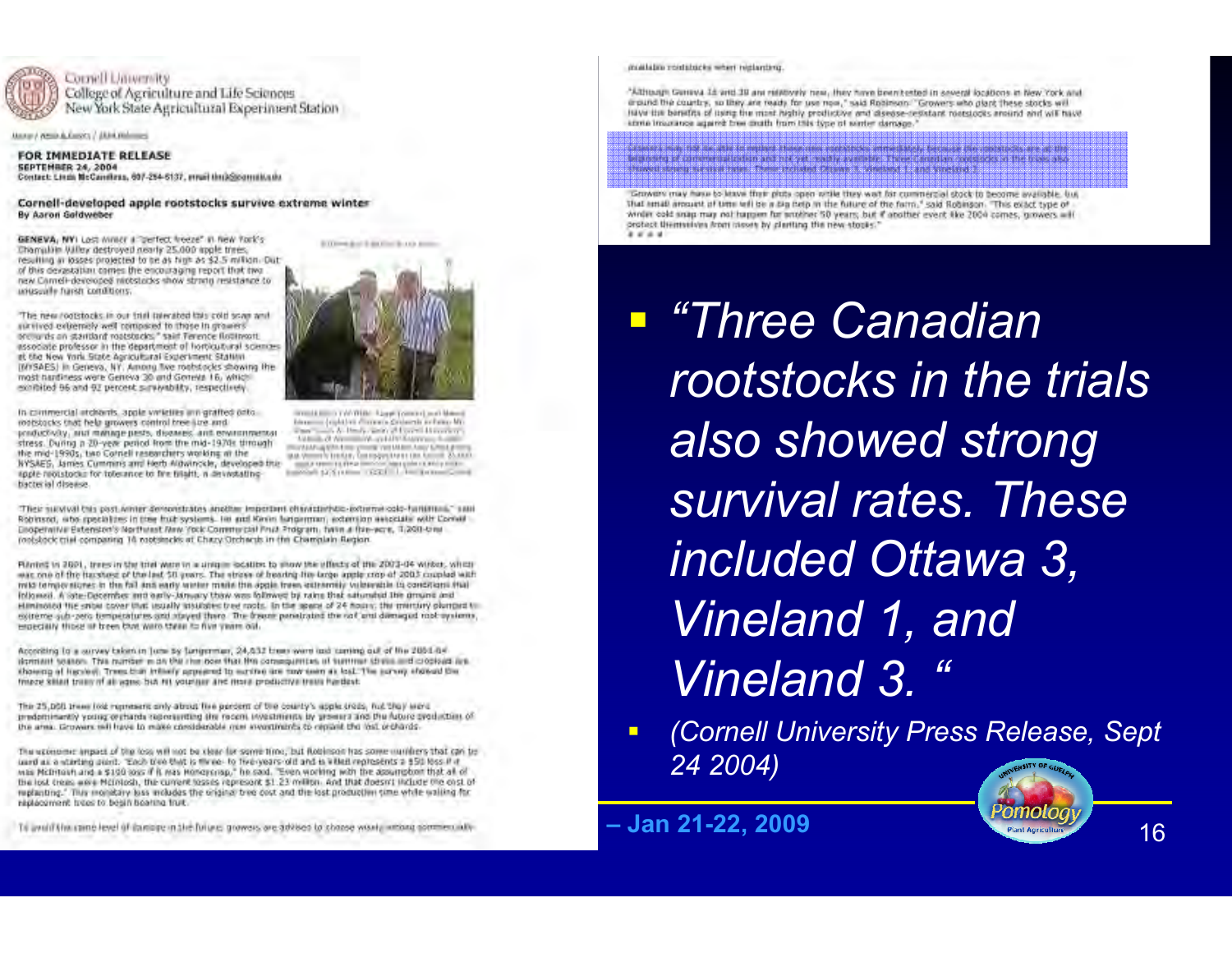#### Summary of the characteristic and availability of the Vineland Apple Rootstocks

|                                              |                                                                | <b>Commercially Available</b>                      |                                                                         |                                   | <b>Under Test</b>                                                       |                                                    | <b>Will not be</b><br>commercial-<br><b>ized</b>   |
|----------------------------------------------|----------------------------------------------------------------|----------------------------------------------------|-------------------------------------------------------------------------|-----------------------------------|-------------------------------------------------------------------------|----------------------------------------------------|----------------------------------------------------|
| <b>Characterisistic</b><br><b>Tree Vigor</b> | V.1<br>M.26 size                                               | V.2<br>M.26 Size                                   | V.3<br>M.9E size or slightly<br>smaller                                 | V.5<br>slightly<br><b>smaller</b> | V.6<br>M.9E Size or M.9E Size or M.7 Size<br>slightly<br><b>smaller</b> | V.7                                                | V.4<br>MM.106-<br>MM.111 Size                      |
| <b>Availability</b>                          | <b>Cameron</b><br><b>Nurseries</b><br>(cameronnu<br>rsery.com) | <b>Not</b><br>lavailable                           | <b>DNA Gardens,</b><br>commercially Elnora, Alberta<br>(dnagardens.com) | <b>Not</b><br>y available         | <b>Not</b><br> commercial  commercial  commercial <br>y available       | <b>Not</b><br>y available                          | <b>Not</b><br>available                            |
| <b>Yield</b><br><b>Performance</b>           | Similar or<br>better than<br>M.26                              | Similar or<br>better than<br><b>M.26</b>           | <b>Similar to M.9E</b>                                                  | <b>NA</b>                         | <b>NA</b>                                                               | Excellent,<br>better than<br><b>M.26E</b>          | Similar to<br>M.26                                 |
| <b>Yield Efficiency</b>                      | Similar or<br>better than<br>M.26                              | Similar or<br>better than<br>M.26                  | <b>Similar to M.9E</b>                                                  | <b>NA</b>                         | <b>NA</b>                                                               | <b>Better than</b><br>M.26                         |                                                    |
| <b>Features</b>                              | Cold Hardy,<br>displays<br>fireblight<br>resistant             | Cold Hardy,<br>displays<br>fireblight<br>resistant | Cold Hardy, displays<br>fireblight resistant                            | <b>NA</b>                         | <b>NA</b>                                                               | Cold Hardy,<br>displays<br>fireblight<br>resistant | Cold Hardy,<br>displays<br>fireblight<br>resistant |

NA = not available (rootstock has not been tested)

Orchard and Vineyard Show, Traverse City, MI – Jan 21-22, 2009

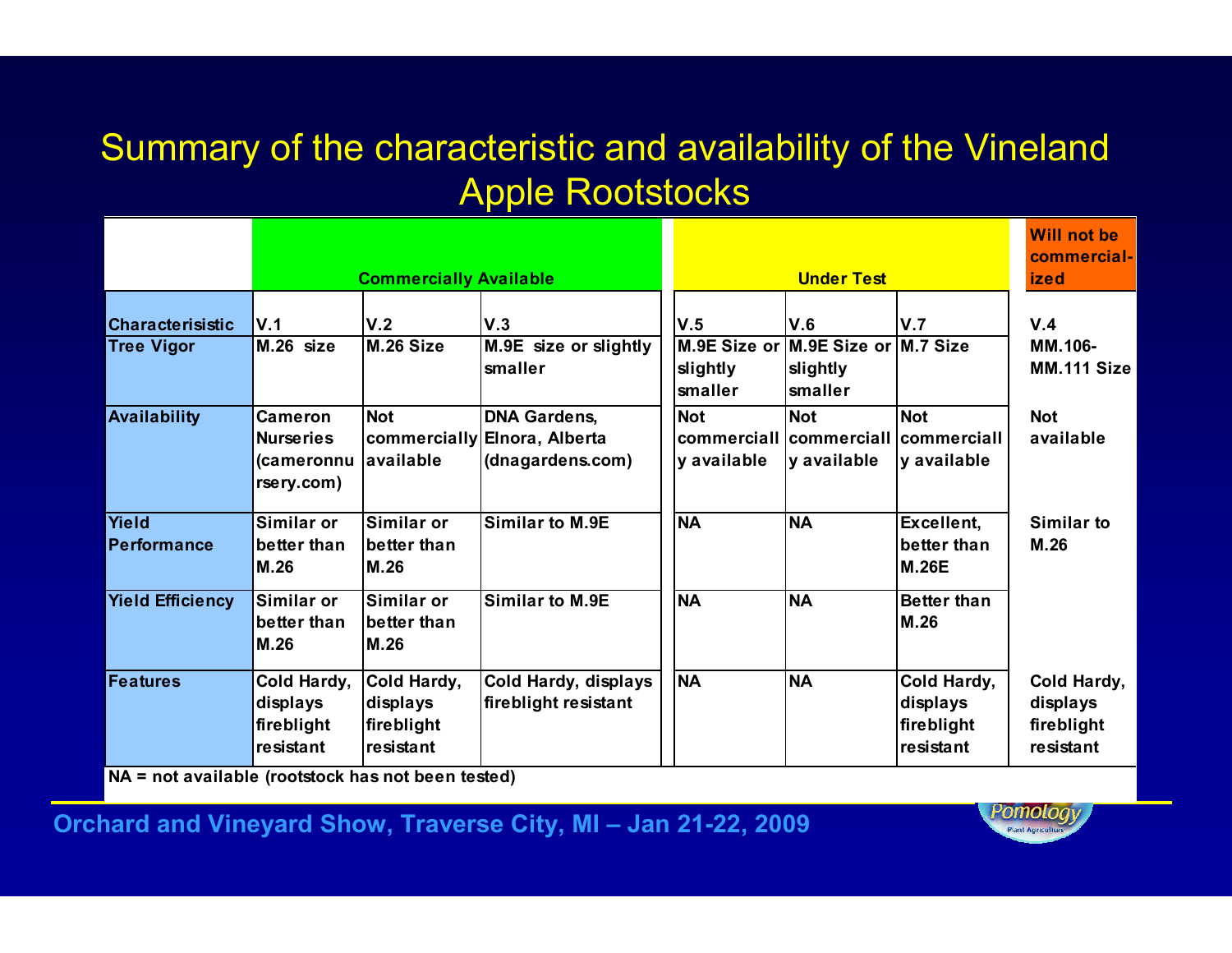# Availability

- **Commercial development by the University of Guelph** and the Ontario Ministry of Agriculture.
- 'V.1', 'V.2' and 'V.3' have been licensed
- **More information is required to determine the** suitability of commercializing 'V.5', 'V.6', and 'V.7'.
- 'V.2' has been commercially released but has been<br>difficult to propagato in the pursory, therefore it may difficult to propagate in the nursery, therefore it may have limited availability.
- 'V.4' will not be commercialized.

**Orchard Show, Traverse City, MI – Jan**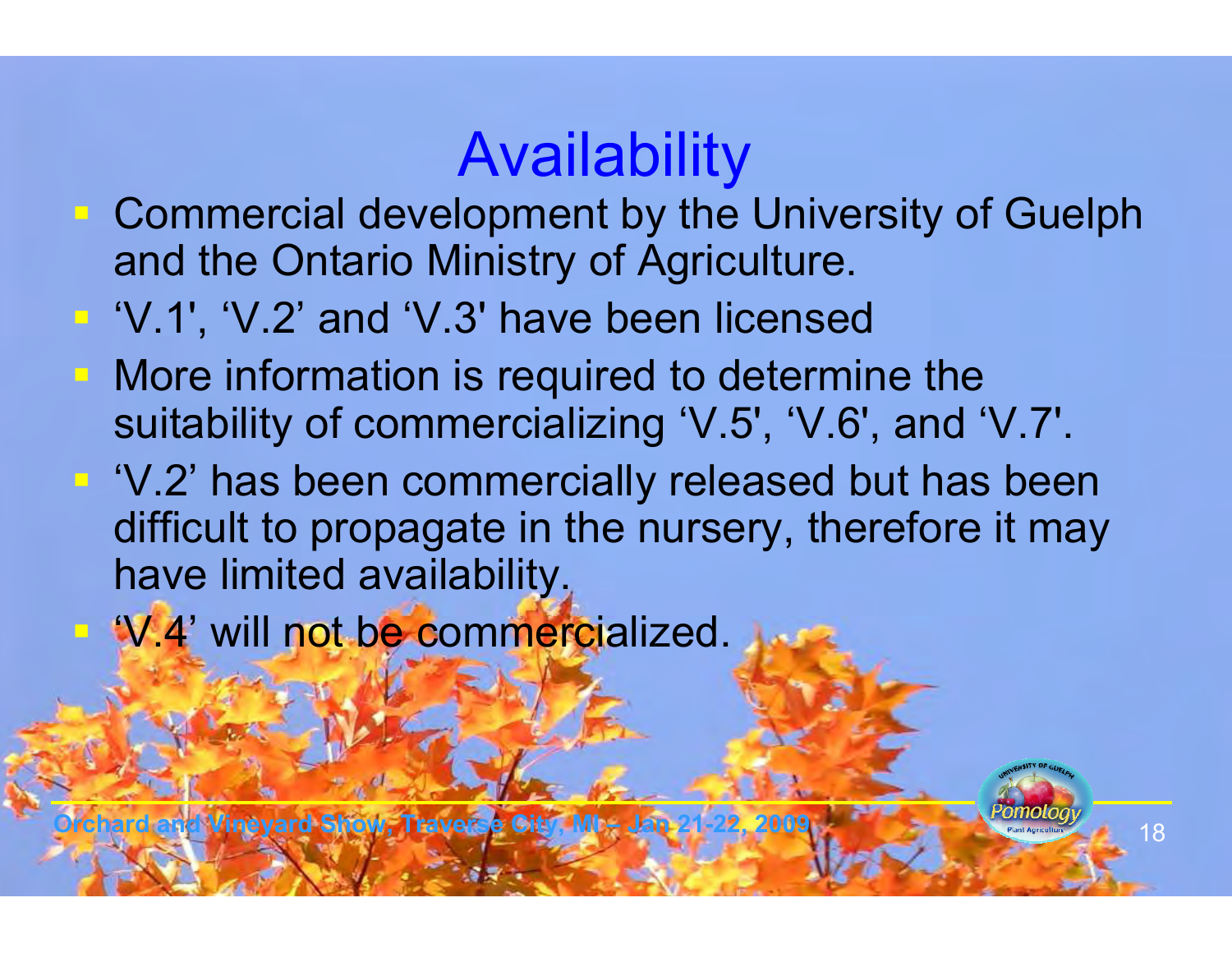#### Further Information

- **Contact the author (John Cline, Univ of Guelph)**
- **Dr. Stephen Bowley, Business Development** Office, University of Guelph (www.uoguelph.ca/research/bdo/)
	- Tel: (519) 824-4120 Ext 58704

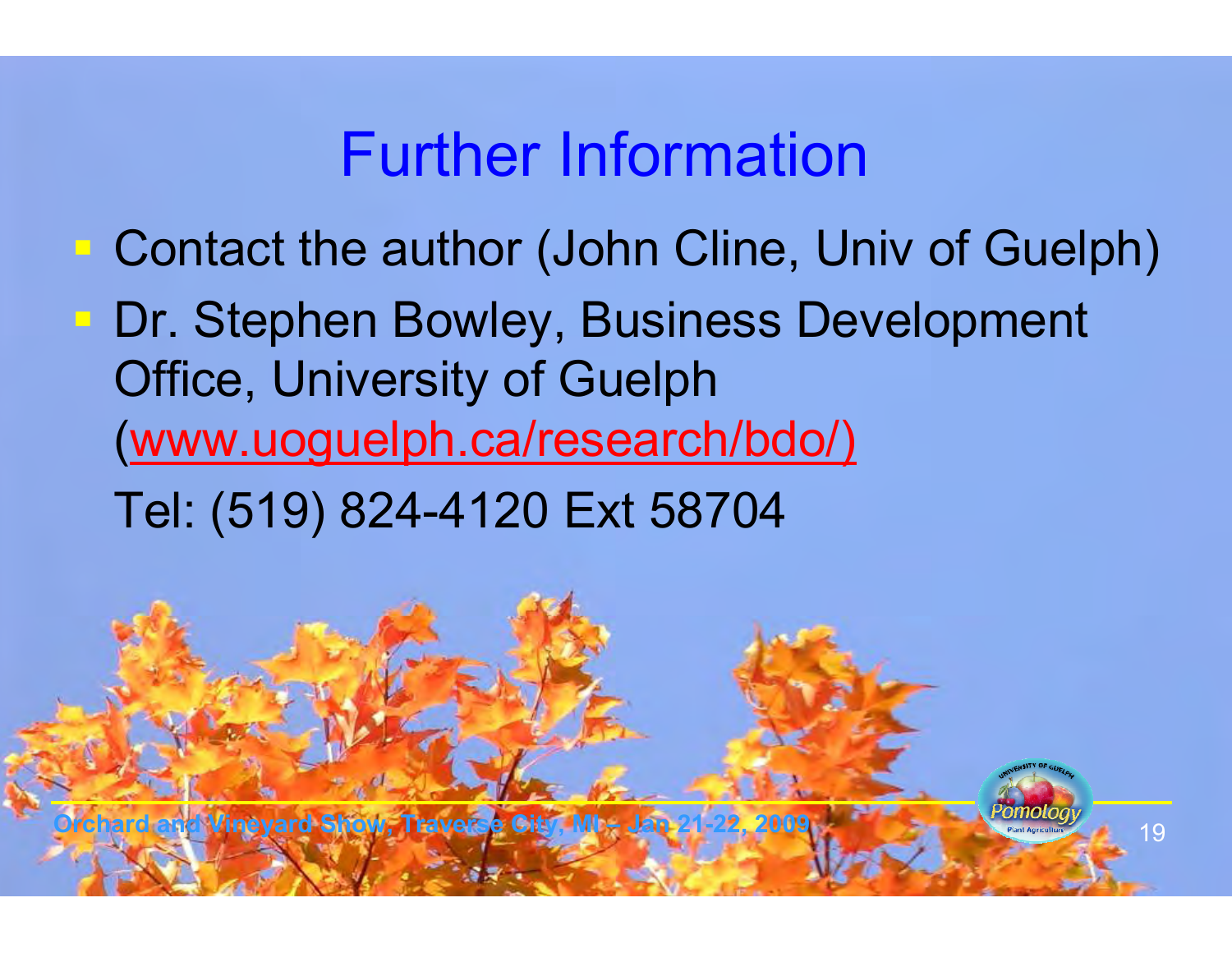### www.nc140.org

| NC-140 Regional Rootstock Research Project - Microsoft Internet Explorer                                                                                                                                                    |                                                                                                                                                                                                                                                                                                                                                                                                                                                                      | $\sigma$                            |
|-----------------------------------------------------------------------------------------------------------------------------------------------------------------------------------------------------------------------------|----------------------------------------------------------------------------------------------------------------------------------------------------------------------------------------------------------------------------------------------------------------------------------------------------------------------------------------------------------------------------------------------------------------------------------------------------------------------|-------------------------------------|
| File<br>Tools<br>Help<br>Favorites<br>Edit<br>View                                                                                                                                                                          |                                                                                                                                                                                                                                                                                                                                                                                                                                                                      |                                     |
| е<br><b>Back</b>                                                                                                                                                                                                            | Search <b>大Favorites ④ B · B 国 · D 6 1 2 2</b>                                                                                                                                                                                                                                                                                                                                                                                                                       |                                     |
| Address Http://www.nc140.org/                                                                                                                                                                                               |                                                                                                                                                                                                                                                                                                                                                                                                                                                                      | $\Rightarrow$ Go<br>$\sim$<br>Links |
| Google -<br>Search Web                                                                                                                                                                                                      | B 95 blocked <b>B</b> AutoFill <b>B</b><br><b>P</b> _Options<br>$\sqrt{2}$<br>$\overline{\phantom{a}}$                                                                                                                                                                                                                                                                                                                                                               | ज़                                  |
| <b>F</b> ThomasNet.com<br>Ñ.                                                                                                                                                                                                | → Search WyThomas  Search Dividends  Search Dividends  Search Dividends  Search Dividends  Search Dividends  Search Dividends  Search Dividends  Search Dividends  Search Dividends  Search Dividends  Search Dividends  Sear                                                                                                                                                                                                                                        | Alerts                              |
| <b>Cooperative State Research</b><br><b>Education and Extension</b><br><b>Service</b>                                                                                                                                       | NC-140 Regional Rootstock<br><b>Research Project</b><br>NC-140 Means<br>Better Roots<br><b>North-Central Regional Association of</b><br><b>Agricultural Experiment Station Directors</b><br>(NCRA)                                                                                                                                                                                                                                                                   |                                     |
| NC-140 Regional Rootstock Research Project<br>Contact Information by State (Project<br>Leaders)<br><b>Rootstock Planting Trials</b><br><b>Annual Meeting Minutes</b><br><b>Annual Reports</b><br>Annual Meating Information | <b>2004 Annual Meeting Information</b><br><b>Impacts and Research Needs Statement</b><br>2003 Annual Meeting Minutes / 2003 Annual Report<br>Welcome to the NC-140 Regional Rootstock Research Project. The goal of these pages is to disseminate<br>research information generated by pome fruit rootstock research projects throughout North America that are<br>part of the NC-140 Regional Research Project. Additionally, the site offers NC-140 researcher and | $\checkmark$                        |
|                                                                                                                                                                                                                             |                                                                                                                                                                                                                                                                                                                                                                                                                                                                      | Internet                            |
| $\blacksquare$ start<br>c                                                                                                                                                                                                   | QUENCAC # E VERDEO D & O C COT<br>叠N                                                                                                                                                                                                                                                                                                                                                                                                                                 |                                     |